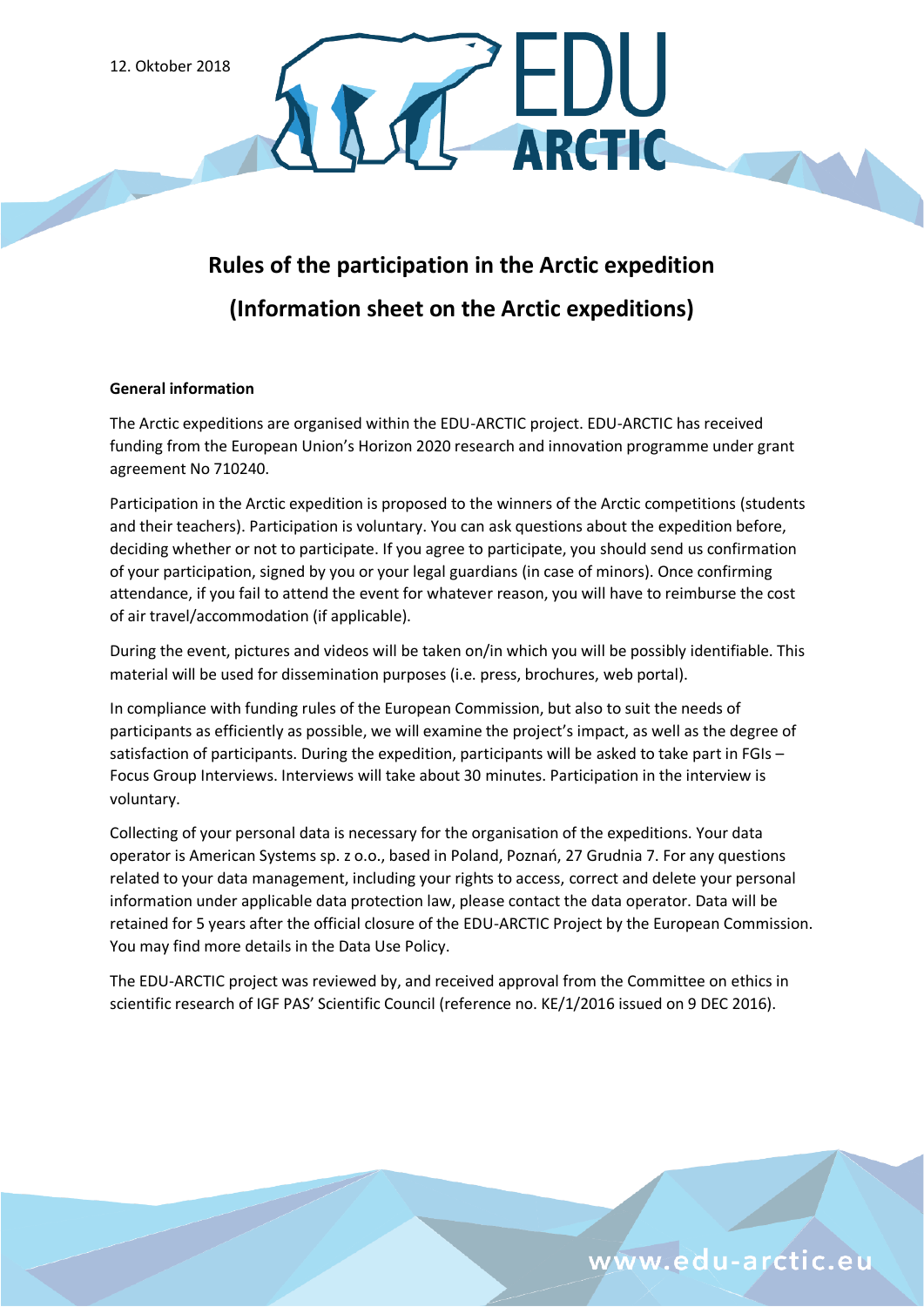## **Expedition to the Faroe Islands**

#### **What will happen during the expedition?**

The expedition will last for 6 days and will be organized in late June or early July 2019. Participants will arrive on the Faroe Islands by plane and will stay in Tórshavn as well as in various other locations on the Faroe Islands.

The winning teams will visit many localities on the Faroe Islands to which we will mostly travel by car and by ferry. The distances on the islands are short, so most travels by car and ferry last no longer than two hours. We plan to visit many of the islands, for instance the southernmost island of Suðuroy, the islands Vágar, Mykines and Koltur. In these localities we will do field work at geological sites revealing present active processes in the nature and the geological history of the past 60 million years.

We will do a lot of hiking and we plan to take part in boat trips as well. If possible, we might take a ride by helicopter.

The detailed agenda of the expedition will be announced to winners at least one month before the expedition. Adjustments for persons with reduced functions will be organized if needed.

#### **Are there any potential risks in taking part?**

The following risks are involved in taking part:

#### **WEATHER CONDITIONS:**

Weather conditions: This is the summer season on the Faroe Islands. However, participants should be prepared for cold temperatures, as the average air temperature close to sea level during August is about 11 degrees Celsius. In the mountains it gets a bit colder. The weather changes all the time, so be prepared for rain, fog and windy conditions.

#### **WILDLIFE:**

Faroese wildlife poses no risks to visitors. Birds, such as the Arctic tern, may attack while protecting their chicks, but this happens earlier in the summer.

#### **TRANSPORT:**

We will be travelling by ferry and sometimes by boat, so seasickness may become an issue for a very short time. We will be hiking in the mountains. However, although the landscapes are high relief we will always walk safe.

#### **OTHER:**

The communication infrastructure is good on the Faroe Islands but there may be limited communication network in places in the mountains.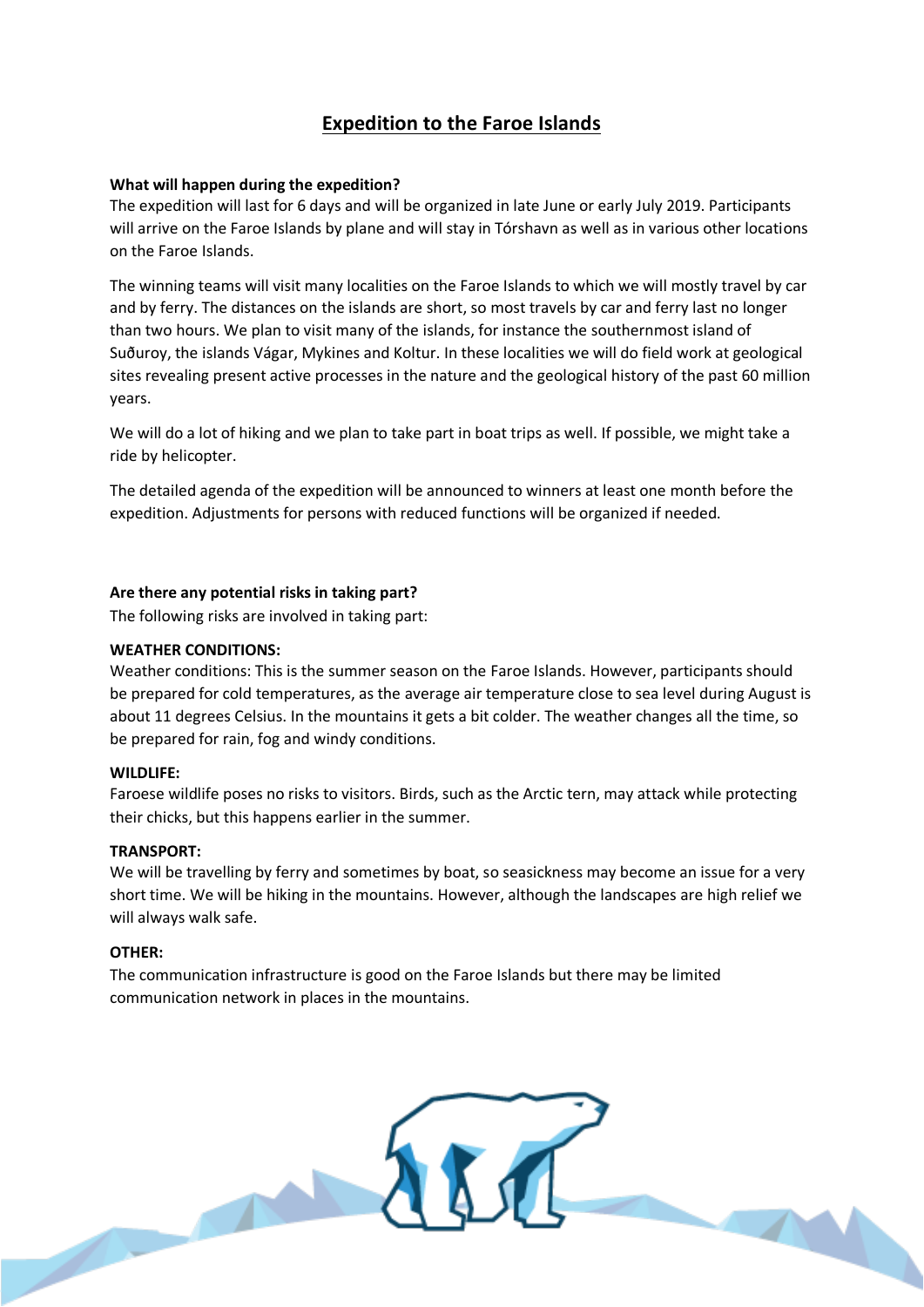#### **The specific preparatory requirements are:**

Bring with you clothing that is adapted to cool conditions of down to about  $3^{\circ}$ C, when we walk in the mountains. Good clothing means mountain trekking clothing with several layers, that can be adapted to the activity, and can withstand rain and wind. Remember headwear and gloves and spare clothing.

Prepare for the expedition by being fit for walking in mountainous terrain.

#### **In order to mitigate any potential risks, the researchers will:**

Keep the group together and organised when we travel and walk in the mountains. This includes preparing field safety precautions. Minors taking part in the trip will be required to be accompanied by an adult at all times.

#### **Are there any benefits in taking part?**

The benefits of taking part are many. The participants are going to learn from the work of scientists and visit many beautiful places on the Faroe Islands and learn about landscapes, geology and the islands' ecosystems, as well as environmental issues within energy production and utilisation.

#### **Additional information**

You need a passport when you travel to the Faroe Islands. An ID-card is not enough. Travel to the Faroe Islands and within the islands during the expedition will be paid by the organizers. Accomodation with full board is provided and field trips will be organized with no added cost to the participants.

### **Expedition to Svanhovd, Northern Noway (NIBIO)**

#### **What will happen in the study?**

The trip will take approximately 6 days and it will be organized during week 25 or 26.. The trip will be tailor made for the participants.

The trip will take place at Eastern Finnmark with main basecamp at NIBIO Svanhovd Conference Centre, located in Pasvik at Svanvik. Depending on the participants' interests and weather, field camps will be used some nights.

There will be visited a large varieties of wildlife habitats, including lakes, rivers, Barents Sea coast, forest, mires and mountains and alpine landscape. The participants will take part in activities of biology, climatological and environmental research projects. Adjustments for persons with reduced functions will be organized if needed.

#### **Are there any potential risks in taking part?**

The following risks are involved in taking part: June is the start of mosquito season as well the black flies (midges). This should be considered for persons with high allergy against insect bites. Walking and working in stony and uneven terrain may result in falling and wrong step (proper hiking boots reduce this risk). Although extremely rare, moose and brown bears may charge at people. However,